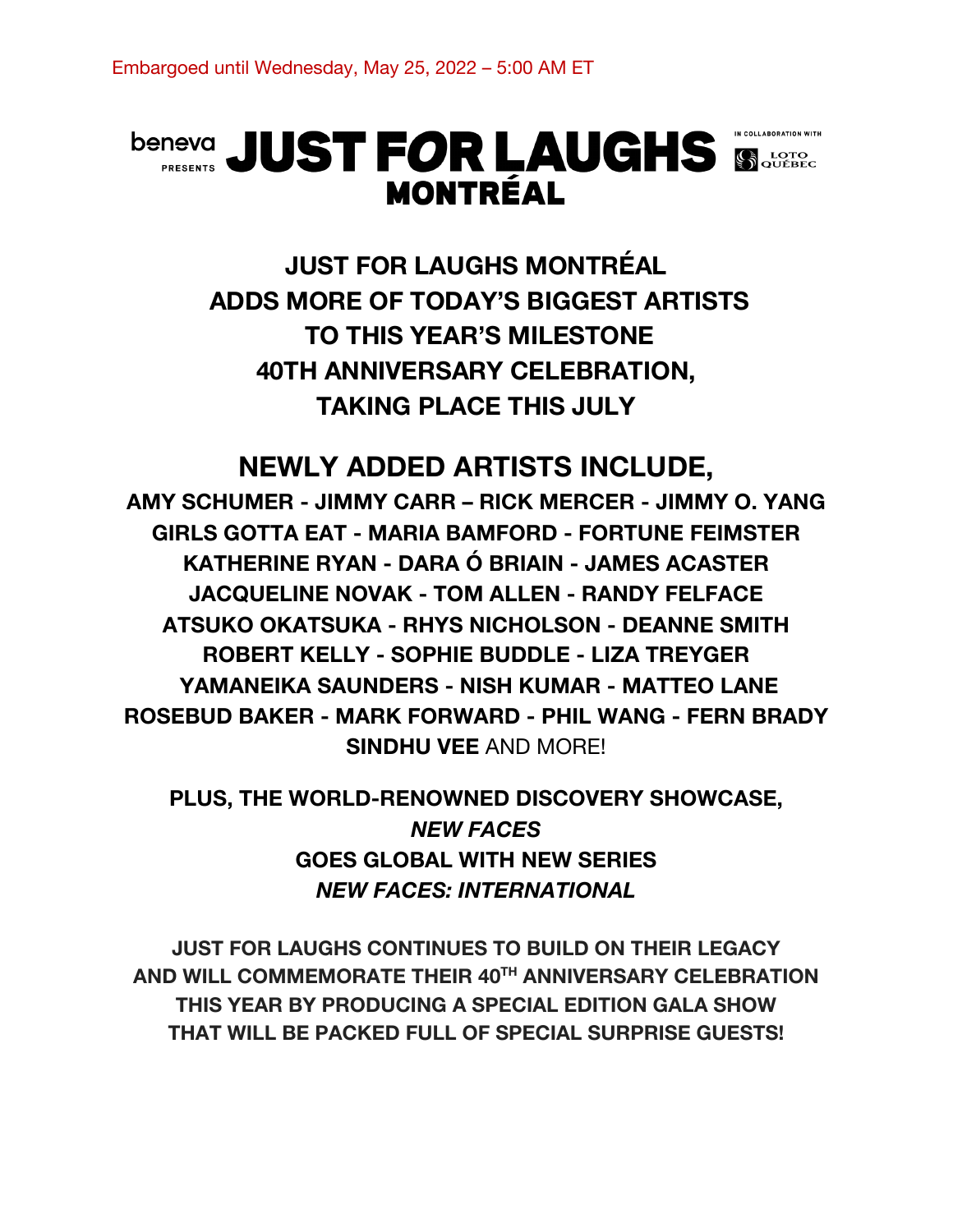#### Embargoed until Wednesday, May 25, 2022 – 5:00 AM ET

**MONTRÉAL, May 25, 2022** -Just For Laughs MONTRÉAL, in collaboration with Loto-Québec, is promising to be the absolute must-attend comedy event of the summer. Reuniting today's top artists and industry in Montréal for the first time in over two years, festival goers can look forward to 20 days of non-stop laughter, from July 13-31, 2022.

Over the last 40 years, the internationally-acclaimed Just For Laughs festival has established itself as a true hub for global comedy that provides today's top comedy stars one of the world's biggest stages. This year's long-awaited 40th celebration blowout will take place in the form of arena shows, galas, concerts, club series, and beyond. Along with a lineup of undeniably some of the world's most renowned names in comedy, there is also specialty programming; including OFF-JFL, the festival's alternative and edgy sibling, as well as ComedyPRO, the world's most prestigious comedy industry conference.

There is no comedy festival with a comparable reach to Just For Laughs MONTRÉAL, as it welcomes over two million tourists to the city, hosts the world's most beloved international comedians, and unites top industry players from across the globe.

#### **GALAS**

#### **The 40th Anniversary Gala- Saturday, July 30 2022 | Théâtre Maisonneuve at Place des Arts | 9:45 PM**

In celebration of the 40th anniversary of Just For Laughs MONTRÉAL, a brand-new gala is coming to the festival this year. Expect special surprise guests that will include festival favourites for a night of guaranteed laughs not to be missed!

# **CONCERT SHOWS**

#### **Amy Schumer: Whore Tour - Saturday, July 30 2022 | Salle Wilfrid-Pelletier at Place Des Arts | 7:00 PM**

Amy Schumer is an Emmy-winning and Golden Globe-nominated standup comedian, actress, writer, producer and director. Schumer is the creator, star, writer and executive producer of the wildly popular "Inside Amy Schumer," the multi award-winning TV series that ran for four seasons on Comedy Central. Schumer's successful film career was propelled with Universal Pictures film Trainwreck (2015), which dominated the worldwide box office as the hit summer comedy. She went on to win the Critics' Choice Award for Best Actress in a Comedy; and was nominated for a Writers' Guild Award in the category of Original Screenplay. That same year, the BAFTAs honoured Schumer with The Charlie Chaplin Britannia Award for Excellence in Comedy. Schumer's one-hour Netflix Comedy special titled "The Leather Special" earned her a nomination for Outstanding Directorial Achievement in a Variety Special. Her one-hour HBO comedy special, "Amy Schumer: Live at the Apollo" directed by Chris Rock, premiered on October 17, 2015, and was HBO's most watched Saturday night comedy special debut since December 2009. Schumer's first book, The New York Times bestseller "The Girl with The Lower Back Tattoo" earned her a 2017 Grammy Award nomination for Best Spoken Word Album, and was released in paperback in August 2017. In July 2020, Schumer's three-part documentary series, "Expecting Amy" premiered on HBO Max. Most recently, Schumer cohosted the 94th Academy Awards alongside Wanda Sykes and Regina Hall. She also wrote,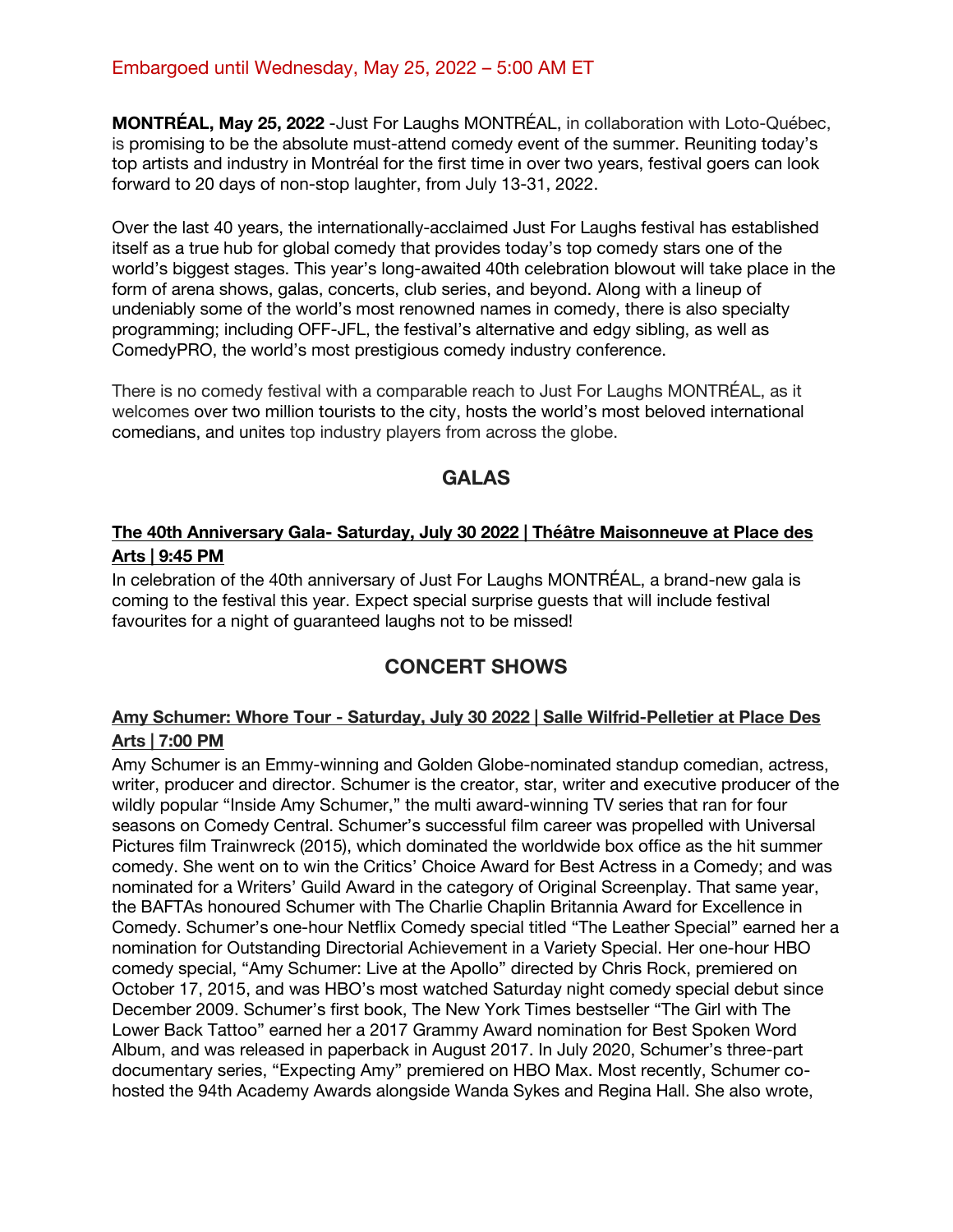executive produced, directed and starred in her critically-acclaimed 10-episode comedy series "LIFE & BETH", now streaming on Hulu and Disney+. Often touring theatres and arenas all over the world, Schumer returns to Montreal this summer!

#### **Jimmy Carr: Terribly Funny 2.0 - Wednesday, July 27 2022 | Salle Wilfrid-Pelletier at Place Des Arts | 8:00 PM**

Award-winning comedian, writer and television host, **Jimmy Carr** is one of the biggest-selling comedy acts in the world. His last tour, *Best Of Ultimate Gold Greatest Hits*, sold over 480,000 tickets globally with current show*, Terribly Funny*, set to exceed that figure by the end of 2022. Jimmy is a household name in UK television, well known for hosting Channel 4's *8 Out Of 10 Cats*, in addition to presenting Comedy Central's *Roast Battle UK* and *Your Face Or Mine*. He is a regular on all the top panel shows, has performed as part of The Royal Variety Performance three times, is a judge on hit BBC1 entertainment series *I Can See Your Voice* and the host of brand-new Channel 4 gameshow *I Literally Just Told You.* As the first UK comedian to sign a stand-up deal with Netflix in 2015, Carr has released two specials on the platform, and has presented and exec-produced an original panel show format *The Fix*. *Jimmy Carr: Terribly Funny 2.0* is Jimmy's brand-new show that contains jokes about all kinds of terrible things. Terrible things that might have affected you or people you know and love. But they're just jokes - they are not terrible things. Having political correctness at a comedy show is like having health and safety at a rodeo. Now you've been warned, buy a ticket.

#### **Jimmy O. Yang - Wednesday, July 27 2022 | L'Olympia | 7:00 PM**

Jimmy O. Yang is an actor, stand-up comedian, and writer best known for his role on HBO's Emmy-nominated series *Silicon Valley.* In 2017, he made a dramatic turn in his theatrical debut starring opposite Mark Wahlberg in the highly acclaimed *Patriots Day.* Shortly after, he joined the ensemble of the international phenomenon in Warner Bros. hit film, *Crazy Rich Asians.*  Yang wrote a memoir, *How To American: An Immigrant's Guide to Disappointing Your Parents,*  and his hour-long comedy special *Good Deal,* pulls stories from his life as mentioned in his book. Yang stars and writes Netflix's *Space Force* and stars in the holiday romcom *Love Hard*  on Netflix. Yang makes up one-third of the production company Crab Club Inc., which wrapped their first feature film *Easter Sunday* starring comedian Jo Koy.

#### **Comedy Night in Canada – Friday, July 29 2022 | L'Olympia | 7:00 PM**

Just For Laughs is excited to announce Comedy Night in Canada hosted by the one and only, **Rick Mercer** will be coming to Montreal! Following a very successful coast-to-coast soldout tour across Canada this past Spring, the festival brings Canadian comedy legend **Rick Mercer** back to Montreal as he returns to lead a stellar line-up of the country's most hilarious and diverse comedians. Stay tuned for the full lineup of artists who will join Mercer for this one night only Canadian celebration.

#### **Dara Ó Briain - Friday, July 29 2022 | Maison Théâtre | 9:30 PM**

Stand-up comedian and television presenter **Dara Ó Briain** is best known in the UK for hosting BBC's *Mock the Week, BlockBusters, Robot Wars, Stargazing Live, Dara and Ed's Great Big Adventure* and *Dara O Briain's Go 8Bit* and most recently Channel 4 quiz *One and Six Zero's*. Dara's latest show *Voice of Reason* has been performed across the globe, touring in UK and Ireland, Scandinavia, mainland Europe, Australia and the Middle East. It was filmed and released as a BBC special in 2019. In September 2017, Dara released his first children's book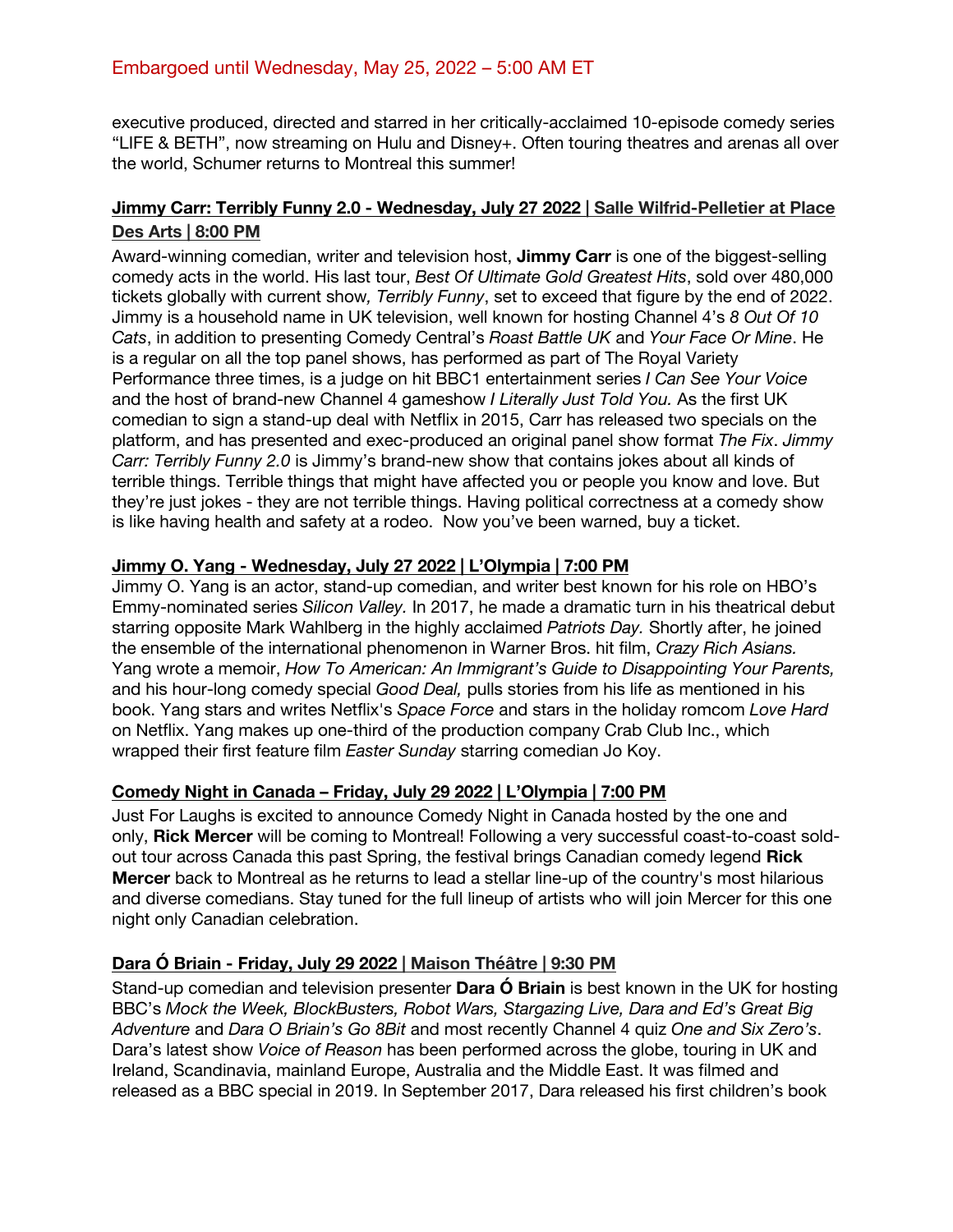#### Embargoed until Wednesday, May 25, 2022 – 5:00 AM ET

*Beyond the Stars* (Scholastic), a hilarious journey through the solar system and our galaxy; it has been nominated for the Blue Peter Book Award for Best Non-Fiction. In 2018 the follow up *Secret Science – The Amazing World Beyond your Eyes* was released to great critical acclaim. His third children's book *Is There Anybody Out There* was released in 2020. Dara has also released five best-selling DVDs with Universal Pictures. He will be on a world tour in 2022 and 2023 with his new show, *So Where Were We?*

#### **James Acaster: Hecklers Welcome - Thursday, July 28 & Saturday, July 30 2022 | Maison Théâtre | 9:30 PM**

**James Acaster** is a whimsical master, and has received acclaim from around the world, including a record breaking five consecutive nominations for 'Best Comedy Show' at the 2012, 2013, 2014, 2015 & 2016 Edinburgh Fringe Festivals. In 2017, he toured the country with a staggering three show *Trelogy*, performing *Recognise, Represent* and *Reset* consecutively over three nights in each venue. These three shows and *Recap* form his Netflix four-part series, *Repertoire*. It was the first of its kind, a standup mini-series with an overarching narrative, and James is the first UK comic to shoot more than one Netflix Original special. In 2017 James released his debut book *Classic Scrapes* which made the Sunday Times bestseller list. James' second book *Perfect Sound Whatever* also made the Sunday Times bestseller list in 2019. This summer will see the publication of James' latest book, *James Acaster's Guide to Quitting Social Media*. In 2019 James completed a mammoth long tour of his hugely successful show *Cold Lasagne Hate Myself 1999* around the UK, Australia and America, the show is now available to watch on Vimeo. James also has two hit podcasts *Off Menu* which he hosts with Ed Gamble, and *Perfect Sounds* both of which are regulars on the iTunes top 10 List.

#### **Debra DiGiovanni - Wednesday, July 27 2022 | Maison Théâtre | 9:30 PM**

**Debra DiGiovanni** is a multiple award-winning comedian originally from Toronto, who is now dominating the Los Angeles comedy scene. She tours the world constantly and can be seen on Comedy Central in her digital web series *Steph & Deb* as well as a part of their Stand-Up Series. Debra performed on *Conan*, was a finalist on NBC's *Last Comic Standing*, and has specials on Amazon Prime, Netflix, and Crave. Her album *Lady Jazz* earned her Top Ten Comedy Albums of the Year in 2019, and a Juno nomination. In 2020, she taped a special for *Unprotected Sets* on the Epix network.

# **Jacqueline Novak: Get On Your Knees - Wednesday, July 27 & Thursday, July 28 2022 | Maison Théâtre | 7:00 PM**

A New York Times "Critics' Pick," and Drama Desk-nominated performance, Get On Your Knees is a high-brow show about the blow job, unexpectedly philosophical and jokepacked, part feminist outcry, part coming-of-age tale of triumph. The show extended six times in New York City in 2019 and 2020 and then reopened in 2021 for another sold-out, extended run. Since 2021, **Jacqueline Novak** has been touring "GOYK" across the US, Canada, and the UK, and found a regular home for the show in LA, where it sold the most total tickets of any show at Largo at the Coronet in 2021. Her sold-out five-night run at London's SOHO Theatre this April GOYK garnered glittering reviews, prompting her to return to the UK for limited runs at Leicester Square Theatre and Edinburgh Fringe. She co-hosts POOG, a Time Magazine Top Ten Podcast of the Year 2021, with Kate Berlant. Jacqueline's memoir *How to Weep in Public: Feeble Offerings on Depression from One Who Knows* was published by Crown in 2016.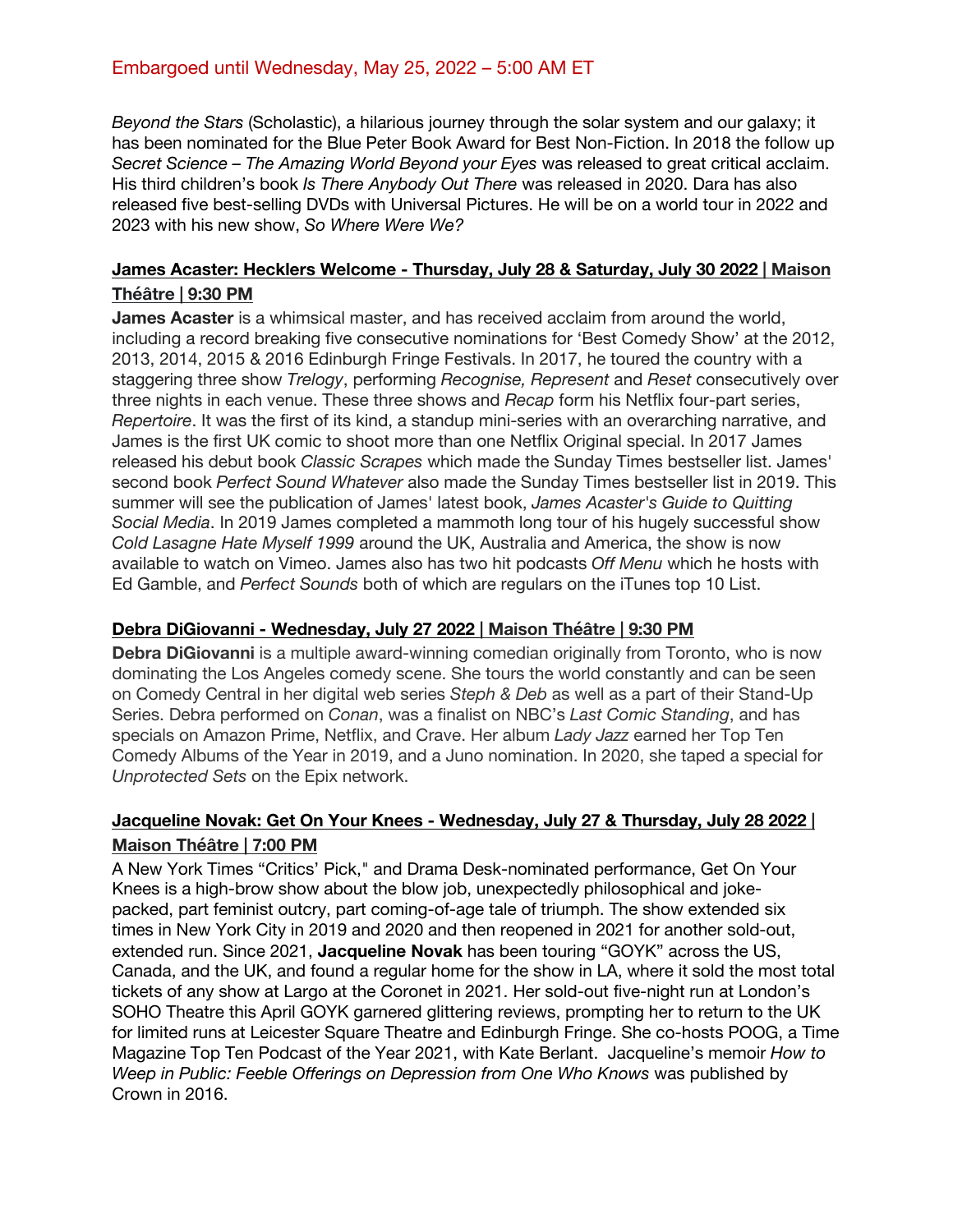#### **Katherine Ryan - Friday, July 29 & Saturday, July 30 2022 | Maison Théâtre | 7:00 PM**

Creator, Writer, Star & EP of Netflix Original hit series The Duchess (along with two global Netflix comedy specials: In Trouble and Glitter Room) comedian and TV's Katherine Ryan makes a hugely welcome return to the stage with her brand-new live show, Missus. Having previously denounced partnership, Katherine has since married her first love, accidentally. A lot has changed for everyone and we can look forward to hearing Katherine Ryan's hilarious new perspectives on life, love, and what it means to be Missus.

#### **Maria Bamford - Wednesday, July 27 2022 | Club Soda | 7:00 PM**

**Maria Bamford** is revered for her deeply personal and experimental comedy about mental illness. She starred in the surreal, semi-autobiographical Netflix comedy series *Lady Dynamite*, about a comedian who suffers a nervous breakdown, and is the star of three unconventional hour-long stand-up specials: *Weakness is the Brand, Old Baby* and *Maria Bamford, the special, special, special!* Maria was the first female comic to have two half-hour *Comedy Central Presents* specials. She also created and starred in the cult hit web series *The Maria Bamford Show*. Maria is often recognized for her prolific voiceover work, including characters on *Big Mouth, BoJack Horseman, Summer Camp Island, Adventure Time, Talking Tom and Friends, Bob's Burgers, Legend of Korra, Puss in Boots, CatDog* and PBS's Emmy-winning series *Word Girl.* She also stars as Tilly Mulch in Team Coco's scripted podcast *Frontier Tween*.

#### **Fortune Feimster - Saturday, July 30 2022 | Club Soda | 7:00 PM**

You can catch stand-up comedian, writer, and actor, **Fortune Feimster**, on the radio, on screens both big and small, and touring her stand-up across the nation. Fortune Feimster's first one-hour special, *Sweet & Salty*, is currently streaming on Netflix and was nominated for Best Comedy Special for the Critics' Choice Awards. Prior to her one-hour special, Netflix released Feimster's half-hour special in 2018 as part of *The Standups*, which received rave reviews. Fortune Feimster first became known nationally as a writer and panelist on E's hit show *Chelsea Lately* before starring as a series regular on Hulu's *The Mindy Project* NBC's *Champions.* Fortune can currently be heard every morning with Tom Papa on Sirius XM's channel 93 on their show, *What a Joke with Papa and Fortune.* She also hosts a weekly podcast with her partner, Jax, called *Sincerely Fortune.* Fortune is currently starring opposite David Spade on the new Netflix series, *The Netflix Afterparty.* Along with co-writing and selling two comedy pilots to ABC, the latter of which is produced by Tina Fey, Fortune co-wrote and is attached to star in two features, *Bad Cop Bad Cop* and *Field Trip,* both of which were acquired by Spielberg's Amblin Pictures.

# **CLUB SHOWS**

#### **The Nasty Show- Wednesday, July 20 through Sunday, July 24 and Tuesday, July 26 through Thursday, July 28 2022 | MTELUS**

**The Nasty Show** is back! Promising to be the filthiest and most shocking show at the festival, this raw comedy series constantly pushes the boundaries, encouraging audiences to check their political correctness at the door… let go, and laugh! Hosted by the one and only **Big Jay Oakerson**, this year's lineup will also feature **Liza Treyger, Robert Kelly, Sophie Buddle, Josh Adam Meyers,** and **Yamaneika Saunders**.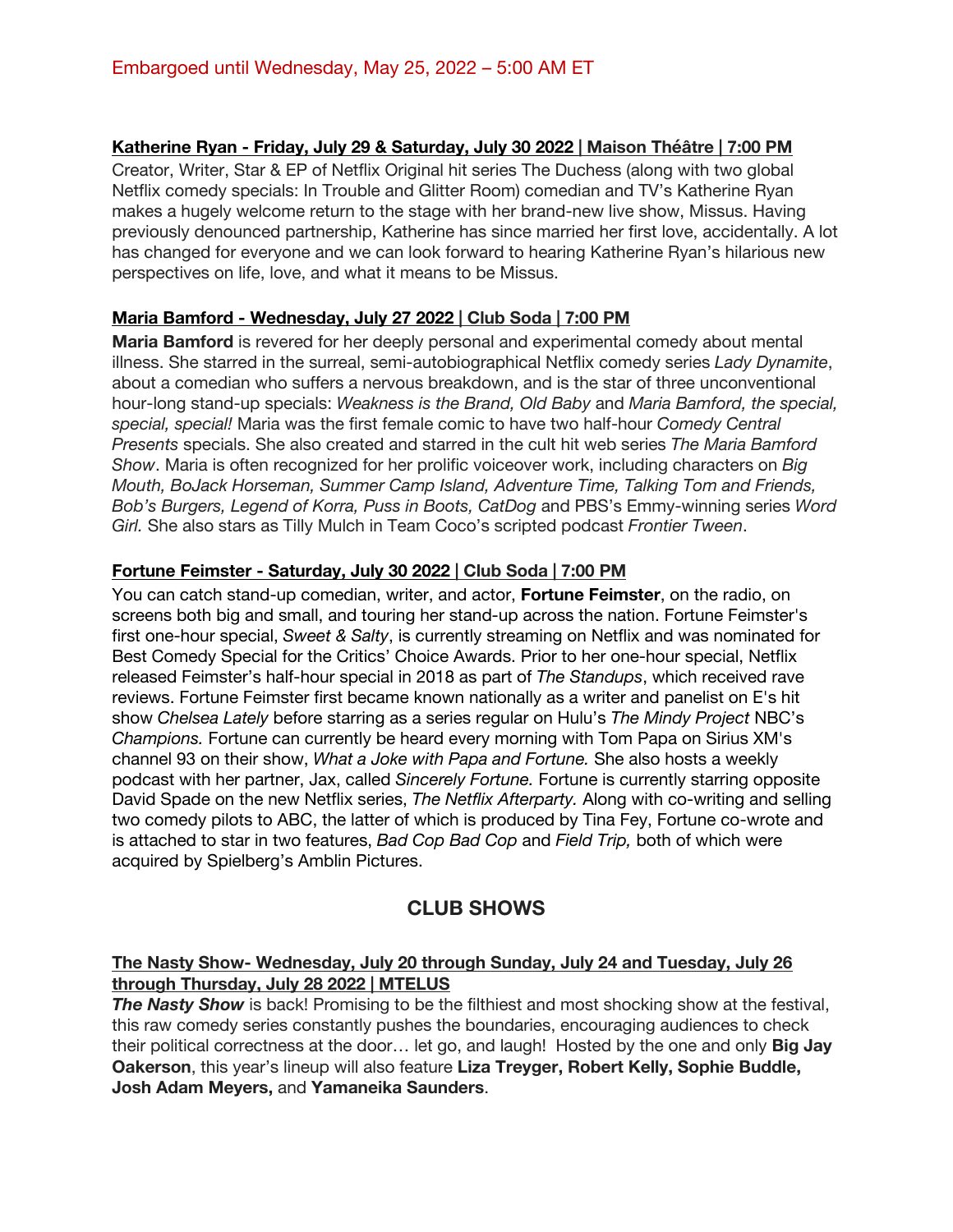#### **Brit(***ish***)- Wednesday, July 27 through Saturday, July 30 2022 | Le Studio TD**

We're absolutely chuffed to reveal the full lineup for the 2022 **Brit***(ish)* show, hosted by **Tom Allen**! This year's series will feature special guest **Dara Ó Briain** and a wickedly funny lineup including **Fern Brady, Nish Kumar, Phil Wang** and **Sindhu Vee.** 

# **PODCASTS**

#### **Girls Gotta Eat - Thursday, July 28 2022 | Club Soda | 7:00 PM**

Why do guys just want to f<sup>\*</sup>ck you once then watch your Instagram stories until the end of time? How do you get over a breakup when you feel like you're gonna die? When should you give it up? My boyfriend takes morning baths: IS THIS WEIRD? These are all questions answered on **Girls Gotta Eat** -- a hilarious and uncensored podcast from comedic duo Ashley Hesseltine and Rayna Greenberg. GGE is a top comedy podcast on iTunes, has been reviewed as "life-changing" by thousands of listeners, and the live shows have had record-breaking sellouts in cities all across the US. At this show, Ashley, Rayna, and special guests will answer all those burning questions about sex, dating, and relationships in a one-of-a-kind, interactive experience. No one leaves without a fresh outlook on dating and at least one new ab from laughing.

# **COMEDYPRO**

JFL ComedyPRO returns this year, promising to unite today's industry trailblazers and die-hard comedy fans for an unforgettable four-day event. While more programming will be released in the coming weeks, the festival is elated to reveal that the coveted discovery showcase, *New Faces*, has expanded its reach this year… and is going global!

Entering its 26th year, this internationally recognized series has launched the careers of so many of today's A-list stars. Now, for the first time ever, joining the previously established *New Faces, New Faces: Characters, New Faces: Unrepped, and New Faces: Canada,* is *New Faces: International*! We cannot wait to welcome some of comedy's freshest names from across the world, offering them an international stage to perform some of their best material for comedy's most influential trendsetters.

**New Faces** will be taking place on Wednesday, July 27 2022 at 7:00 PM & 9:30 PM at Monument National: Ludger-Duvernay.

**New Faces: Characters** will be taking place on Thursday, July 28 2022 at 7:00 PM at Monument National: Ludger-Duvernay.

**New Faces: Unrepped** will be taking place on Thursday, July 28 2022 at 9:30 PM at Monument National: Ludger-Duvernay.

**New Faces: Canada** will be taking place on Friday, July 29 2022 at 9:30 PM at Monument National: Ludger-Duvernay.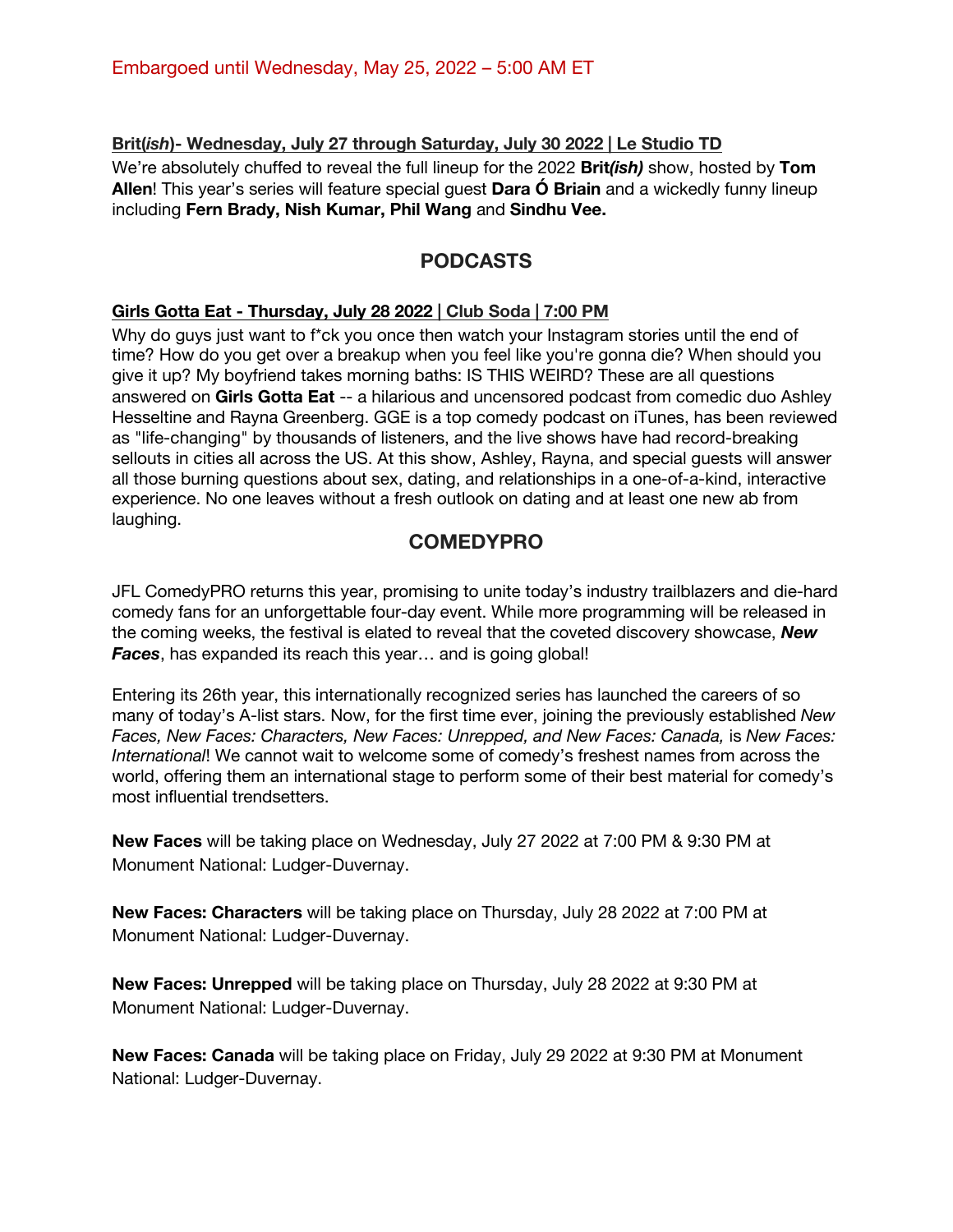**New Faces: International** will be taking place on Friday, July 29 2022 at 7:00 PM at Monument National: Ludger-Duvernay.

Stay tuned for more details regarding this year's cohort for all 2022 showcases, as they will be revealed in the coming months!

#### **Variety 10 Comics To Watch Showcase - Saturday, July 30 2022 | Monument National - Ludger-Duvernay | 9:30 PM**

One of the biggest events in the comedy world each year is Variety's unveiling of their annual "10 Comics To Watch" feature. Catch the best and brightest from "10 Comics To Watch" and let them show you why they made the 2022 list.

# **OFF-JFL**

OFF-JFL has been described as the festival's edgy sibling, and that couldn't be truer! Each year, festival goers flock to the unique programming only OFF-JFL has to offer, hoping to discover their new favorite artist, show formats, and material that spans comedy, theatre and music. With over 100 shows, OFF-JFL delivers some of the most memorable comedy content of the fest, combining improv, sketch and stand up from a perfect blend of rising stars and established names.

#### **Rhys Nicholson RHYS! RHYS! RHYS! - Thursday, July 21 through Wednesday, July 27 & Friday, July 29 2022 | Theatre St- Catherine | 10:00 PM & 10:30 PM**

**Rhys Nicholson** is a multi-award-winning Australian stand-up, writer, actor and collager. With an enormous passion for live performing, his work continues to receive awards and accolades around the world. As well as numerous televised stand-up performances in Australia, the UK and Canada, in early 2019 he was hand-picked to open for comedy legend Conan O'Brien as he toured Australia. A few months later, Nicholson' made his USA television debut as a standup guest on TBS' *Conan.* In 2019, he recorded his third stand up special, this one for Netflix, making him one of only three Australians with a solo show on the streaming giant. Rhys is a series regular in the Netflix Sci-Fi comedy *The Imperfects* to be released this year.

#### **Randy Feltface: Alien of Extraordinary Ability - Thursday, July 21 through Thursday, July 28 2022 | Theatre St-Catherine | 8:30 PM & 9:00 PM**

**Randy Feltface** has spent over fifteen years carving out a unique niche on the international comedy circuit. He was nominated for best comedy at the Edinburgh Festival Fringe, sold out in London and New York, and featured several times at the Montreal Just For Laughs Festival. He has released five comedy specials and made his US television debut as a crowd favourite on NBC's *Bring The Funny.* His live show is a high energy existential crisis full of the kind of amusing anecdotes and biting observations that have earned him the title of World's Most Entertaining Non-Human Comedian.

#### **Matteo Lane – Thursday, July 28 & Friday, July 29 2022 | Cafe Cleopatra | 10:30 PM**

**Matteo Lane** is a New York-based comedian whose stand-up special can be seen on Netflix's *The Comedy Lineup.* He's also appeared on *The Late Show with Stephen Colbert, Late Night with Seth Meyers,* HBO's *Crashing* and *Will & Grace.* Matteo is currently developing an animated series *Kickass Drag Queen*, together with Bob the Drag Queen, Gary Sanchez and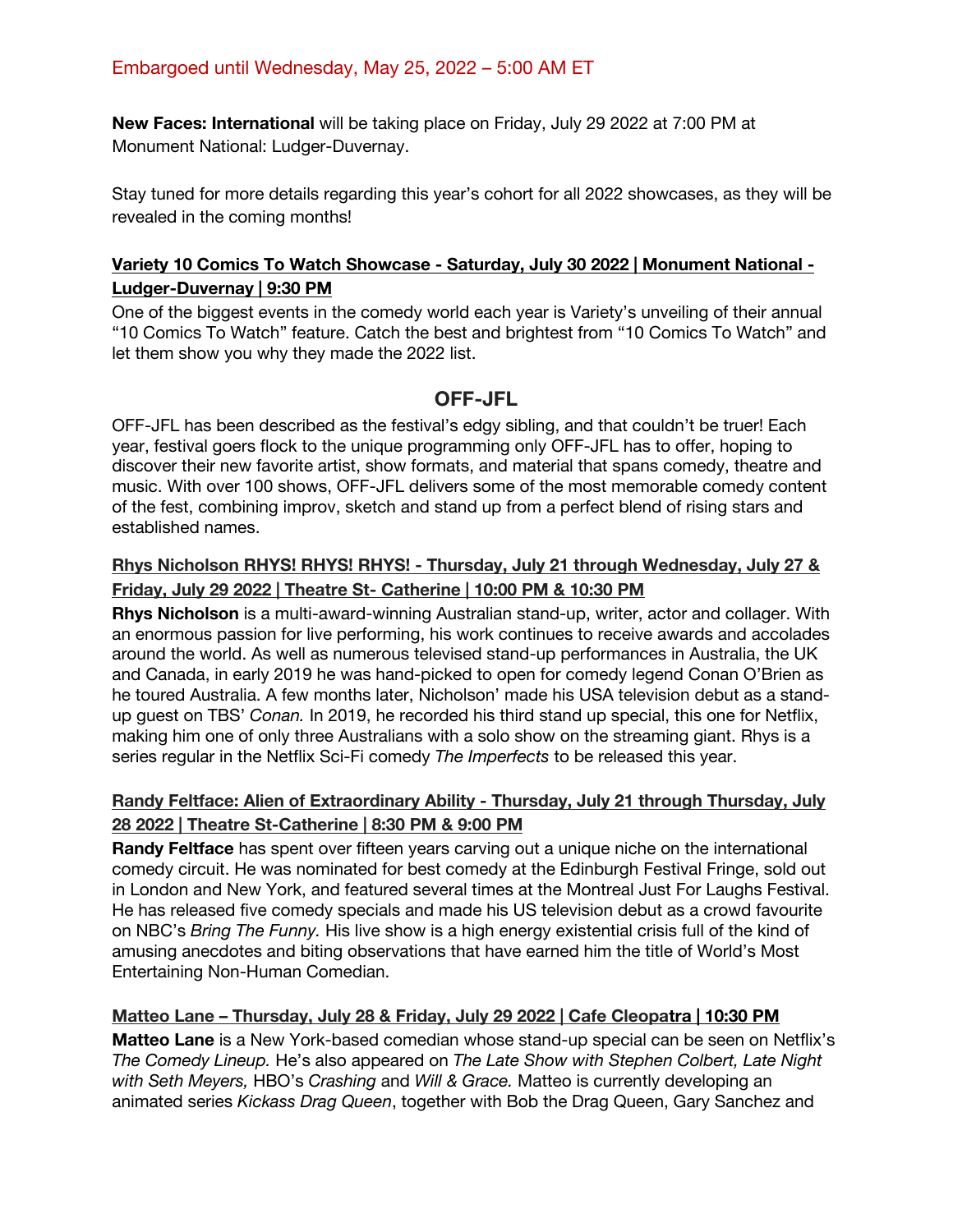Unicorn Island Productions, and co-hosts the podcast "Inside the Closet" together with Emma Willmann. Not limited to just stand up, Matteo also performs a live cabaret, *Streisand at the Bon Soir,* to great critical acclaim.

#### **Atsuko Okatsuka presents The Intruder - Thursday, July 21 through Wednesday, July 27 & Friday, July 29 2022 | Theatre St-Catherine | 7:00 PM & 7:30 PM**

**Atsuko Okatsuka** is a stand-up comedian, actor, and writer based in LA. Atsuko made her late-night stand-up debut on *The Late Show with James Corden.* Atsuko is starring in the new Comedy Central animated series, *Fairview* and the Paramount+ feature film, *Washingtonia,*  from EP Stephen Colbert. She's written for Adult Swim's *The Eric Andre Show* and *Soft Focus with Jena Friedman.* Atsuko's on-screen credits include, season 3 of the HBO series, *Room 104, The Show Nextdoor* with Randall Park on ROKU+, and HULU's latest project with *ATTN: Mom & Pop*. Atsuko was named a 'Comedian To Watch' by Vulture & 'Top 10 Comedians to Watch' for TimeOut LA. She is also fluent in Japanese and Mandarin.

#### **Mark Forward: A Very Mark Forward… - Tuesday, July 26, Thursday, July 28, & Saturday, July 30 2022 | Diving Bell Social Club | 9:00 PM**

Mark Forward has done stand-up on Comedy Central's *John Oliver's New York Stand-Up Show,* CBS' *The Late Late Show with Craig Ferguson*, HBO's *Funny As Hell* and The Comedy Network's *Just For Laughs: All Access*. His TV work includes Crave's *Letterkenny* and FX's *Fargo.* Mark also has 2 one-hour comedy specials on Crave, titled *Mark Forward presents Mark Forward* and *Mark Forward Wins All The Awards.* 

#### **Rosebud Baker - Tuesday, July 26 through Saturday, July 30 2022 | Cafe Cleopatra | 9:00 PM**

**Rosebud Baker** is a New York based comedian, writer and actress, who is currently on the writing staff for the award-winning sketch comedy series *Saturday Night Live* in its 47th season. Her debut hour stand up special *Whiskey Fists*, produced by Bill Burr's All Things Comedy, premiered on Comedy Central Digital in 2021. The special was a hit with fans and critics alike, as Vulture featured Rosebud in "Comedians You Should and Will Know in 2022." The New Yorker included her in their annual list of "Best Jokes of 2021" and Rolling Stone gushed that her humor "ranges from merciless self-excavation to slashing social satire graced by intelligence and nuance." She can be seen in the recurring role in the new Hulu series *Life & Beth* alongside Amy Schumer and Michael Cera, and she is a writer and performer on HBO Max's WGA Award nominated sketch series *That Damn Michael Che*. Baker also co-hosts the popular weekly podcast *Find Your Beach* with her husband and fellow comic Andy Haynes.

#### **Best of the Fest - Tuesday, July 26 & Wednesday, July 27 2022 | MainLine Theatre | 7:30 PM & 9:45 PM**

Here's what you need to know: the title really says it all.

#### **Fest @ The Nest - Tuesday, July 26 through Saturday, July 30 2022 | Comedy Nest | 8:00 PM & 10:30 PM**

The world's most prestigious comedy festival lands in Montreal's premiere comedy club for 10 mix-and-match, multi-stand-up, full-of-surprises shows.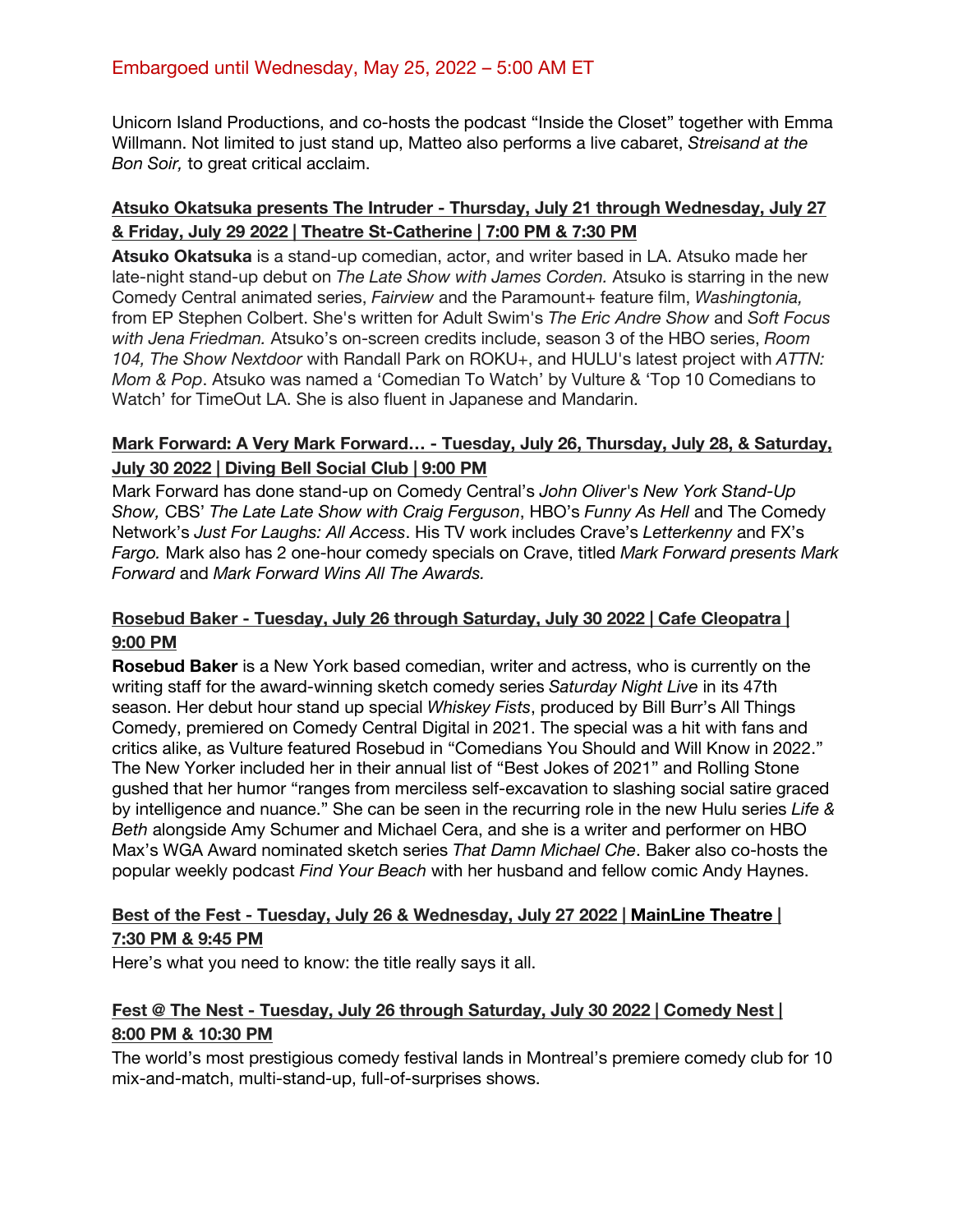# **Midnight Surprise - Thursday, July 21 through Sunday, July 24 & Tuesday, July 26 2022 | Theatre St-Catherine | 11:59 PM**

The show is at midnight… the rest is a surprise!

#### **The Alternative Show - Tuesday July 26 through Saturday, July 30 2022 | MainLine Theatre | 11:59 PM**

The quintessential comic's comic takes you off the beaten path of mainstream comedy and into the chaotic wilderness.

# **DeAnne Smith - Tuesday, July 26 through Thursday, July 28 & Saturday, July 30 2022 | Diving Bell Social Club | 7:30 PM & 10:30 PM**

Canadian Comedy Award winner, DeAnne Smith is coming to Just For Laughs MONTRÉAL OFF-JFL this summer! Fresh from taping their second special at the Just for Laughs Festival in July 2021 for Crave, DeAnne Smith is back at the festival with a brand new and hilarious set.

These artists join the star-studded roster of artists already announced as performers for the 2022 Just For Laughs MONTRÉAL Festival including, **KEVIN HART – BILL BURR - JOHN MULANEY - HASAN MINHAJ CHELSEA HANDLER - JO KOY ILIZA SHLESINGER - RUSSELL PETERS - HANNAH GADSBY - RONNY CHIENG PATTON OSWALT - MARC MARON-TOMMY TIERNAN - VIR DAS CELESTE BARBER - NEAL BRENNAN AND OTHERS**

# **Stay tuned as the festival will be announcing more programming in the coming weeks**

Just For Laughs MONTRÉAL would like to thank its public partners: Government of Canada, Government du Québec, City of Montréal and Tourisme Montréal, as well as their sponsors: Loto-Québec, Beneva, born from the coming together of La Capitale and SSQ Insurance, Boston Pizza, Groupe Maurice, GoDaddy and Old Dutch for their support.

# **TICKET DETAILS:**

Pre-sale tickets will be available starting tomorrow, Wednesday, May 18 2022 as of 10:00am at www.hahaha.com

Tickets will be available to the public on Friday, May 22, 2022 at 10:00am at www.hahaha.com

Looking for the best way to experience Just For Laughs MONTRÉAL? Get a JFLMTL Pass! Passes available include: the JFL 2-Show Pass for \$109.99, 3-Show Pass for \$149.99 and 5- Show Pass for \$225. Each pass includes up to 12 free tickets from July 13 to July 31 (some restrictions apply).